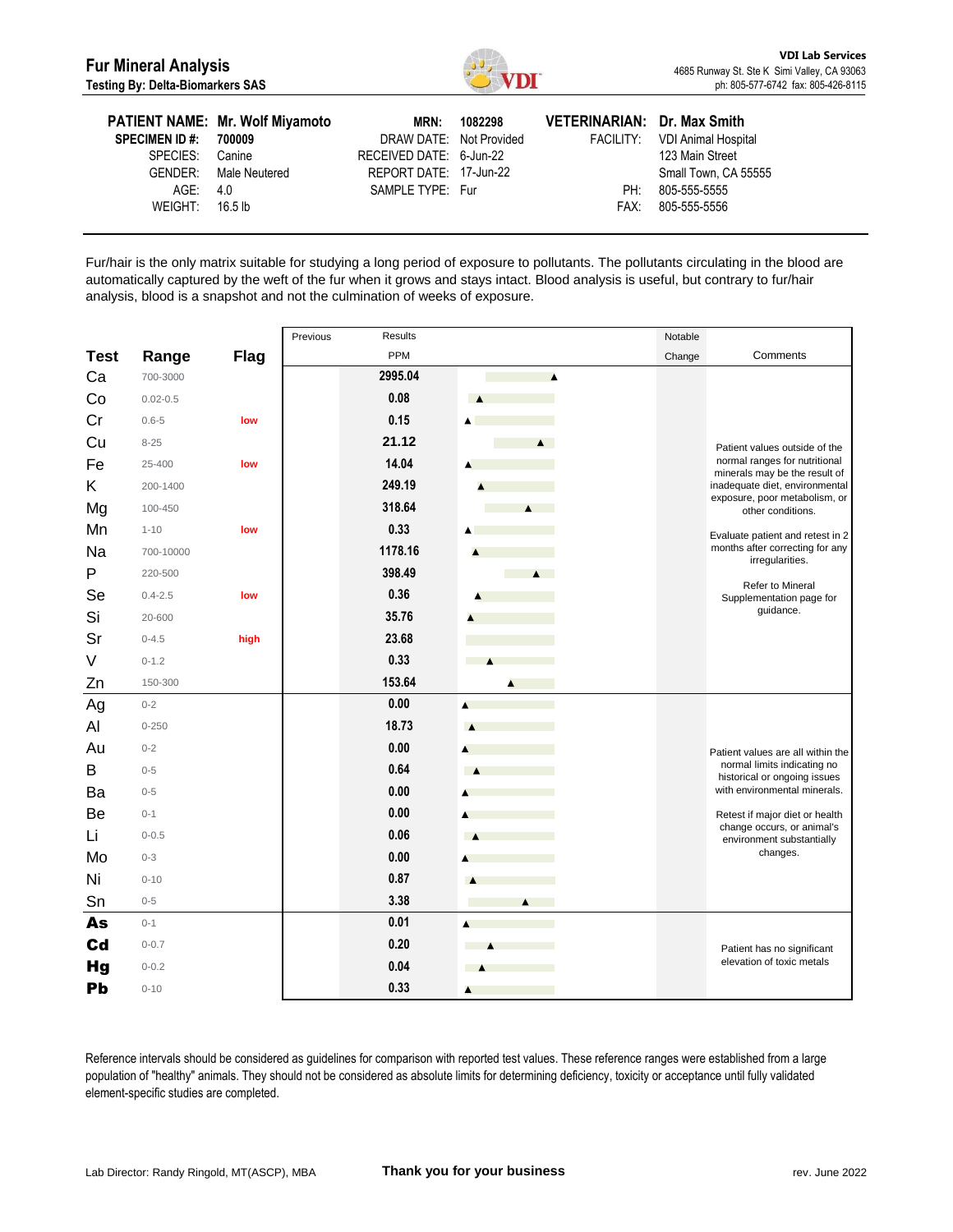

## **PATIENT NAME: Mr. Wolf Miyamoto MRN: 1082298 VETERINARIAN: Dr. Max Smith**

### **The following minerals have been identified as being outside of the reference interval**.

For a description of all minerals, visit our website at: www.vdilab.com

| Symbol    | Name             | <b>Description</b>                                                                                                                                                                                                                                                                                                                                                                                                 |
|-----------|------------------|--------------------------------------------------------------------------------------------------------------------------------------------------------------------------------------------------------------------------------------------------------------------------------------------------------------------------------------------------------------------------------------------------------------------|
| Сr        | Chromium         | Chromium is an essential dietary mineral. It can be found from the consumption of products such as yeast, wheat, apples<br>and green pepper. A deficiency of chromium can cause insulin resistance and diabetes, however elevated Chromium may<br>be toxic especially if found in fur-indicating long term exposure.                                                                                               |
| Fe        | Iron             | Iron in fur suggest the digestion of iron rich foods or consuming certain items such as prenatal vitamins, fertilizer, oxygen<br>absorbers and handwarmers. Iron deficiency may be an indication of nutrient deficiencies or underlying conditions. Too<br>much iron may cause a range of cardiac and GI-related symptoms, however this is typically associated with sudden<br>ingestion of large amounts of Iron. |
| Mn        | <b>Manganese</b> | Manganese is dietary derived and can be absorbed by digesting items that have high concentration of manganese. Whole<br>grains, eggs, nuts and leafy vegetables contain a good amount of manganese.                                                                                                                                                                                                                |
| <b>Se</b> | <b>Selenium</b>  | Selenium is an essential element. Selenium can be found in Brazil nuts, fish, game poultry etc. Too much consumption of<br>selenium could become toxic.                                                                                                                                                                                                                                                            |
| Sr        | <b>Strontium</b> | Early studies have shown that dogs who eat high levels of sardines or sardine oil supplements have high levels of<br>strontium. Strontium acts in the same way that calcium does in the body and deposits within the bone.                                                                                                                                                                                         |